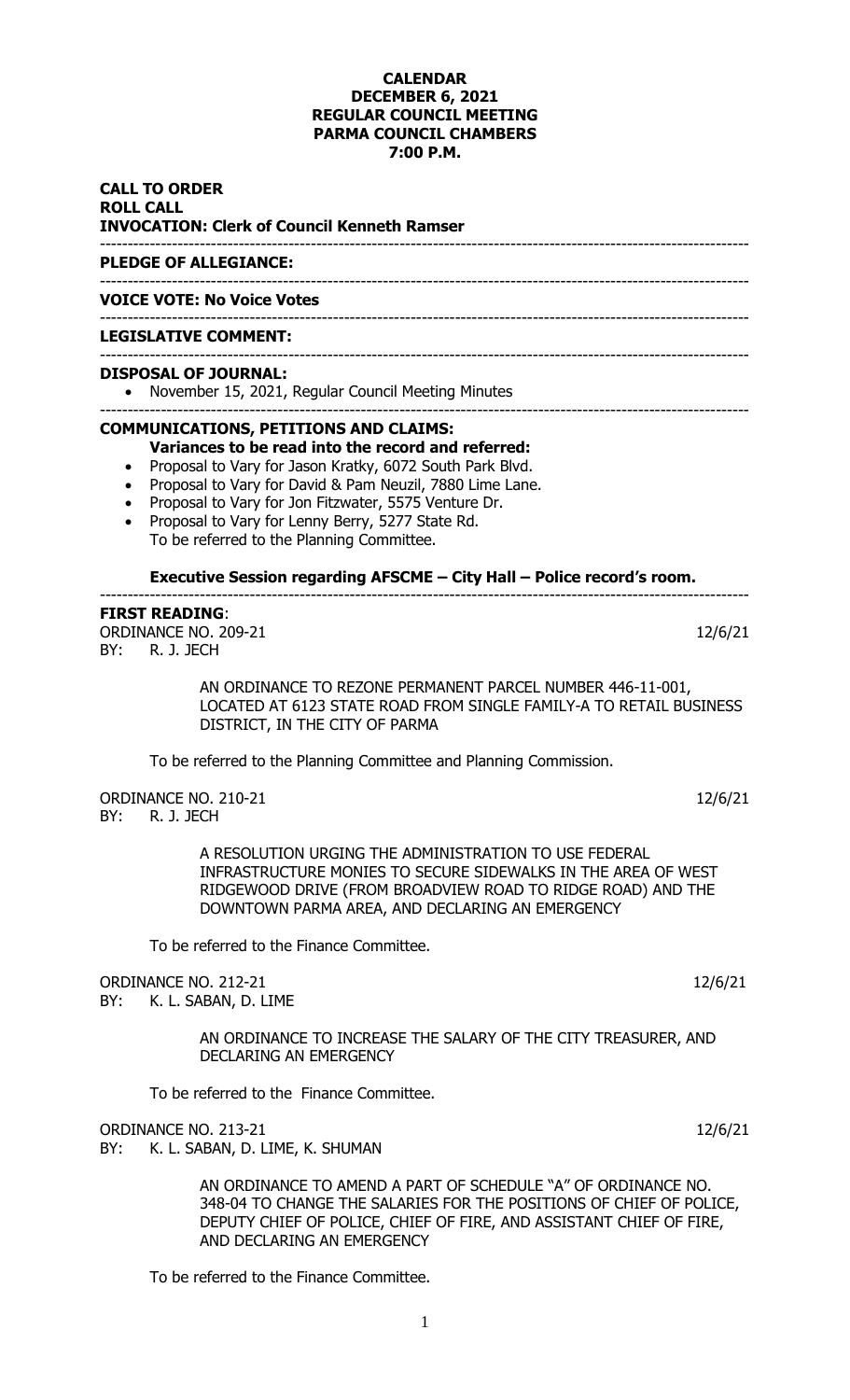ORDINANCE NO. 220-21 12/6/21 BY: D. LIME

(By Request – Safety Director)

AN ORDINANCE APPROVING AND RATIFYING A COLLECTIVE BARGAINING AGREEMENT BETWEEN THE CITY OF PARMA AND THE OHIO PATROLMEN'S BENEVOLENT ASSOCIATION REPRESENTING THE SERGEANTS AND LIEUTENANTS FOR THE PERIOD OF JANUARY 1, 2021, THROUGH DECEMBER 31, 2023, PURSUANT TO CHAPTER 4117 OF THE OHIO REVISED CODE, AND DECLARING AN EMERGENCY

To be referred to the Finance Committee.

ORDINANCE NO. 221-21 12/6/21

BY: D. LIME

(By Request – Safety Director)

AN ORDINANCE AUTHORIZING THE MAYOR AND DIRECTOR OF PUBLIC SAFETY TO ENTER INTO A CONTRACT TO PURCHASE EQUIPMENT TO OUTFIT SIX (6) CHEVY TAHOES FOR THE PARMA POLICE DEPARTMENT, UNDER THE STATE OF OHIO BID PRICING. AND DECLARING AN EMERGENCY

To be referred to the Finance Committee.

| (Pending Outcome of Committee Meetings) |          |
|-----------------------------------------|----------|
| (FINANCE)                               | 11/15/21 |
| K.L. SABAN, L.A. KOHAR                  |          |
|                                         |          |

(By Request – Clerk of Court)

AN ORDINANCE AUTHORIZING THE SERVICE DIRECTOR TO ENTER INTO A CONTRACT WITH THE LOWEST AND BEST BIDDER FOR FURNISHING AND INSTALLATION OF CARPETING OF THE OFFICES AT PARMA MUNICIPAL COURT, AND DECLARING AN EMERGENCY

To be referred back to the Finance Committee.

ORDINANCE NO. 206-21 (FINANCE) 11/15/21

BY: L.A. KOHAR (By Request – City Engineer)

> AN ORDINANCE AUTHORIZING THE DIRECTOR OF PUBLIC SERVICE TO ENTER INTO A GRANT OF PERMANENT STORMWATER EASEMENTS IN CERTAIN PREMISES KNOWN AS PERMANENT PARCEL NUMBER 449-24-029 AND PERMANENT PARCEL NUMBER 449-22-044 FOR THE UPPER RIDGEWOOD BASIN IMPROVEMENT PROJECT WHICH WILL GRANT AN EASEMENT TO THE NORTHEAST OHIO REGIONAL SEWER DISTRICT (NEORSD) FOR THE INSTALLATION, CONSTRUCTION, OPERATION, MAINTENANCE, AND REPLACEMENT OF STORMWATER FACILITIES AT 7620 W. RIDGEWOOD DRIVE AND KELTONSHIRE ROAD, IN THE CITY OF PARMA, AND DECLARING AN **EMERGENCY**

To be referred back to the Finance Committee.

| <b>THIRD READING:</b>    | (Pending Outcome of Committee Meetings) |        |
|--------------------------|-----------------------------------------|--------|
| ORDINANCE NO. 129-21     | (FINANCE)                               | 8/2/21 |
| BY:<br>D. LIME. A. DIVIS |                                         |        |

AN ORDINANCE AUTHORIZING THE MAYOR AND/OR SERVICE DIRECTOR TO ENTER INTO A CONTRACT WITH THE CUYAHOGA COUNTY REGIONAL PLANNING COMMISSION TO CONDUCT A CITY-WIDE PARKING STUDY IN THE CITY OF PARMA, AND DECLARING AN EMERGENCY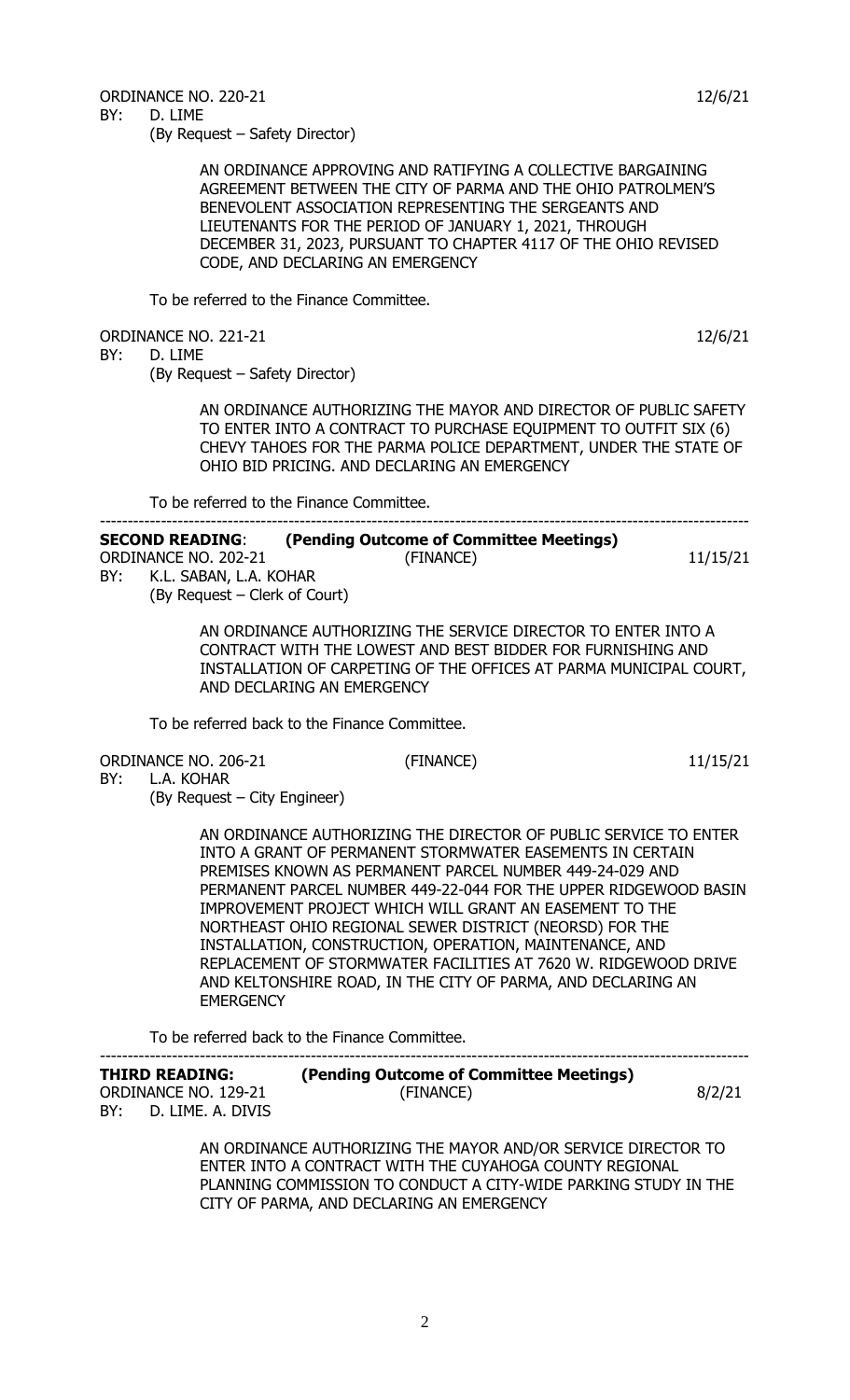AN ORDINANCE TO AMEND SECTION 1197.13 "REQUIRED TRASH COLLECTION AREAS" WITHIN CHAPTER 1197 "OFF STREET PARKING AND LOADING FACILITIES" REGARDING GATE CLOSURES AND ADDITIONAL HEIGHT IN GENERAL BUSINESS TRASH COLLECTION AREAS IN THE CODIFIED ORDINANCES OF THE CITY OF PARMA, AND DECLARING AN EMERGENCY

To be referred back to the Planning Committee.

| BY:              | ORDINANCE NO. 192-21<br>K.L. SABAN<br>(By Request - Recreation Director) | (FINANCE)                                                                                                                                                                                                                                                                                                                                                                                      | 11/8/21 |
|------------------|--------------------------------------------------------------------------|------------------------------------------------------------------------------------------------------------------------------------------------------------------------------------------------------------------------------------------------------------------------------------------------------------------------------------------------------------------------------------------------|---------|
|                  |                                                                          | AN ORDINANCE TO AMEND A PORTION OF EXHIBIT "A" OF ORDINANCE NO.<br>423-06 TO AMEND SEVERAL PART-TIME POSITIONS WITHIN THE DIVISION OF<br>PARKS & RECREATION, AND DECLARING AN EMERGENCY                                                                                                                                                                                                        |         |
| BY:<br>D. LIME   | ORDINANCE NO. 193-21<br>(By Request - Safety Director)                   | (FINANCE)                                                                                                                                                                                                                                                                                                                                                                                      | 11/8/21 |
|                  | <b>EMERGENCY</b>                                                         | AN ORDINANCE AUTHORIZING THE MAYOR AND/OR THE DIRECTOR OF PUBLIC<br>SAFETY TO ENTER INTO A CONTRACT FOR A FIRE DEPARTMENT HOSE<br>APPLIANCE FOR THE PARMA FIRE DEPARTMENT, AND DECLARING AN                                                                                                                                                                                                    |         |
| BY:<br>D. LIME   | ORDINANCE NO. 194-21<br>(By Request – Safety Director)                   | (FINANCE)                                                                                                                                                                                                                                                                                                                                                                                      | 11/8/21 |
|                  |                                                                          | AN ORDINANCE AUTHORIZING THE MAYOR AND/OR THE DIRECTOR OF PUBLIC<br>SAFETY TO ENTER INTO A CONTRACT FOR FIRE DEPARTMENT HOSE FOR THE<br>PARMA FIRE DEPARTMENT, AND DECLARING AN EMERGENCY                                                                                                                                                                                                      |         |
| BY:              | ORDINANCE NO. 196-21<br>M. CASSELBERRY<br>(By Request – City Engineer)   | (FINANCE)                                                                                                                                                                                                                                                                                                                                                                                      | 11/8/21 |
|                  | DECLARING AN EMERGENCY                                                   | AN ORDINANCE AUTHORIZING THE DIRECTOR OF PUBLIC SERVICE TO ENTER<br>INTO AN AGREEMENT WITH THE NORTHEAST OHIO REGIONAL SEWER<br>DISTRICT (NEORSD) AND THE CUYAHOGA COUNTY DEPARTMENT OF PUBLIC<br>WORKS, UNDER THE MEMBER COMMUNITY INFRASTRUCTURE GRANT<br>PROGRAM (MCIP) FOR THE PARTIAL CONSTRUCTION COST OF THE KRUEGER<br>AVENUE AREA SEWER IMPROVEMENT PROJECT IN THE CITY OF PARMA, AND |         |
| BY:<br>L. NAPOLI | ORDINANCE NO. 197-21<br>(By Request – City Engineer)                     | (FINANCE)                                                                                                                                                                                                                                                                                                                                                                                      | 11/8/21 |
|                  | AND DECLARING AN EMERGENCY                                               | AN ORDINANCE AUTHORIZING THE DIRECTOR OF PUBLIC SERVICE TO ENTER<br>INTO AN AGREEMENT WITH THE NORTHEAST OHIO REGIONAL SEWER<br>DISTRICT (NEORSD) AND THE CUYAHOGA COUNTY DEPARTMENT OF PUBLIC<br>WORKS, UNDER THE MEMBER COMMUNITY INFRASTRUCTURE GRANT<br>PROGRAM (MCIP) FOR THE PARTIAL CONSTRUCTION COST OF THE GREEN<br>ACRES DRIVE AREA SEWER IMPROVEMENT PROJECT IN THE CITY OF PARMA,  |         |
|                  |                                                                          |                                                                                                                                                                                                                                                                                                                                                                                                |         |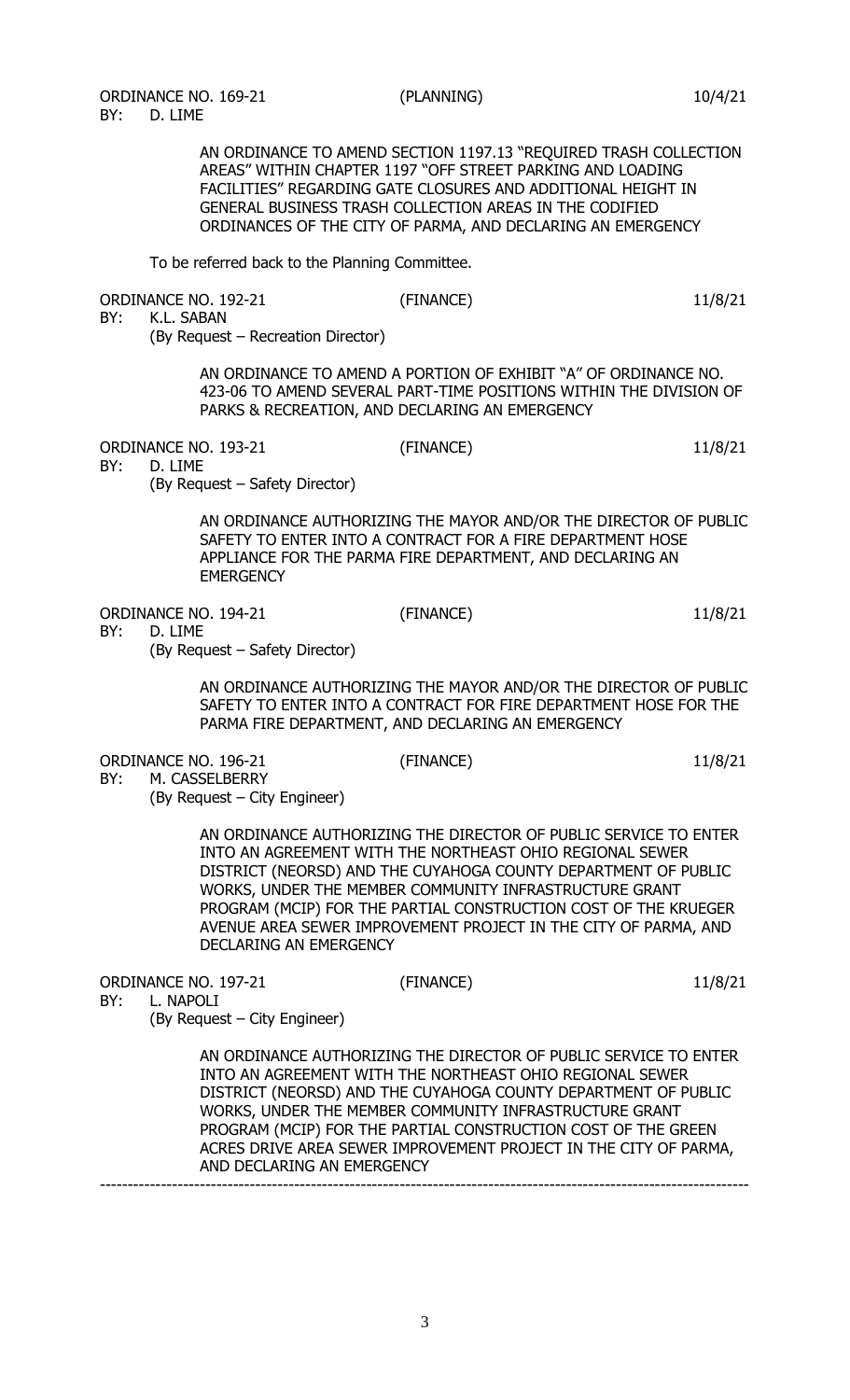## **SUSPENSION OF THE RULES:**

RESOLUTION NO. 208-21 12/6/21 12/6/21 BY: D. LIME

> A RESOLUTION DECLARING DECEMBER 11, 2021 "MR. JINGELING DAY" IN POLISH VILLAGE AND DESIGNATING HIM AN HONORARY CITIZEN OF PARMA, AND DECLARING AN EMERGENCY

ORDINANCE NO. 211-21 12/6/21

BY: K. L. SABAN

(By Request – Auditor)

AN ORDINANCE TO AMEND THE 2021 PERMANENT APPROPRIATIONS OF THE CITY OF PARMA, OHIO, AND DECLARING AN EMERGENCY

ORDINANCE NO 214-21 12/6/21

BY: M. CASSELBERRY

(By Request – Mayor)

AN ORDINANCE TO ACCEPT THE GIFT OF LAND LOCATED ON PERMANENT PARCEL NUMBERS 447-04-056, 447-04-057, AND 447-04-058 ON FORESTWOOD DRIVE IN THE CITY OF PARMA, AND DECLARING AN EMERGENCY

RESOLUTION NO. 215-21 12/6/21<br>RY·R 1 TECH BY: R. J. JECH

> A RESOLUTION URGING THE STATE OF OHIO TO ADOPT LEGISLATION ALLOWING STATUTORY CITIES TO REGULATE SPEED LIMITS ON RESIDENTIAL STREETS, AND DECLARING AN EMERGENCY

ORDINANCE NO. 216-21 12/6/21 BY: M. CASSELBERRY

> A RESOLUTION APPOINTING JEREMY JUSEK AS POET LAUREATE FOR THE CITY OF PARMA, AND DECLARING AN EMERGENCY

RESOLUTION NO. 217-21 12/6/21 12/6/21

BY: K. L. SABAN (By Request – Auditor)

> A RESOLUTION APPROVING THE CITY AUDITOR'S POST CERTIFICATION OF REQUISITIONS AS DETAILED IN EXHIBIT "A" AND DECLARING AN EMERGENCY

ORDINANCE NO. 218-21 12/6/21

BY: K. L. SABAN

(By Request – Mayor)

AN ORDINANCE APPROVING AND RATIFYING A COLLECTIVE BARGAINING AGREEMENT BETWEEN THE CITY OF PARMA AND THE AMERICAN FEDERATION OF STATE, COUNTY, AND MUNICIPAL EMPLOYEES, AFL-CIO, LOCAL 3924 UNION (AFSCME), REPRESENTING THE CITY HALL EMPLOYEES FOR THE PERIOD OF JANUARY 1, 2021 THROUGH DECEMBER 31, 2023 PURSUANT TO CHAPTER 4117 OF THE OHIO REVISED CODE, AND DECLARING AN EMERGENCY

ORDINANCE NO. 219-21 12/6/21

BY: K. L. SABAN

(By Request – Mayor)

AN ORDINANCE APPROVING AND RATIFYING A COLLECTIVE BARGAINING AGREEMENT BETWEEN THE CITY OF PARMA AND THE AMERICAN FEDERATION OF STATE, COUNTY, AND MUNICIPAL EMPLOYEES, AFL-CIO, LOCAL 3924 UNION (AFSCME), REPRESENTING THE POLICE RECORDS CLERKS FOR THE PERIOD OF JANUARY 1, 2021 THROUGH DECEMBER 31, 2023 PURSUANT TO CHAPTER 4117 OF THE OHIO REVISED CODE, AND DECLARING AN EMERGENCY ---------------------------------------------------------------------------------------------------------------------